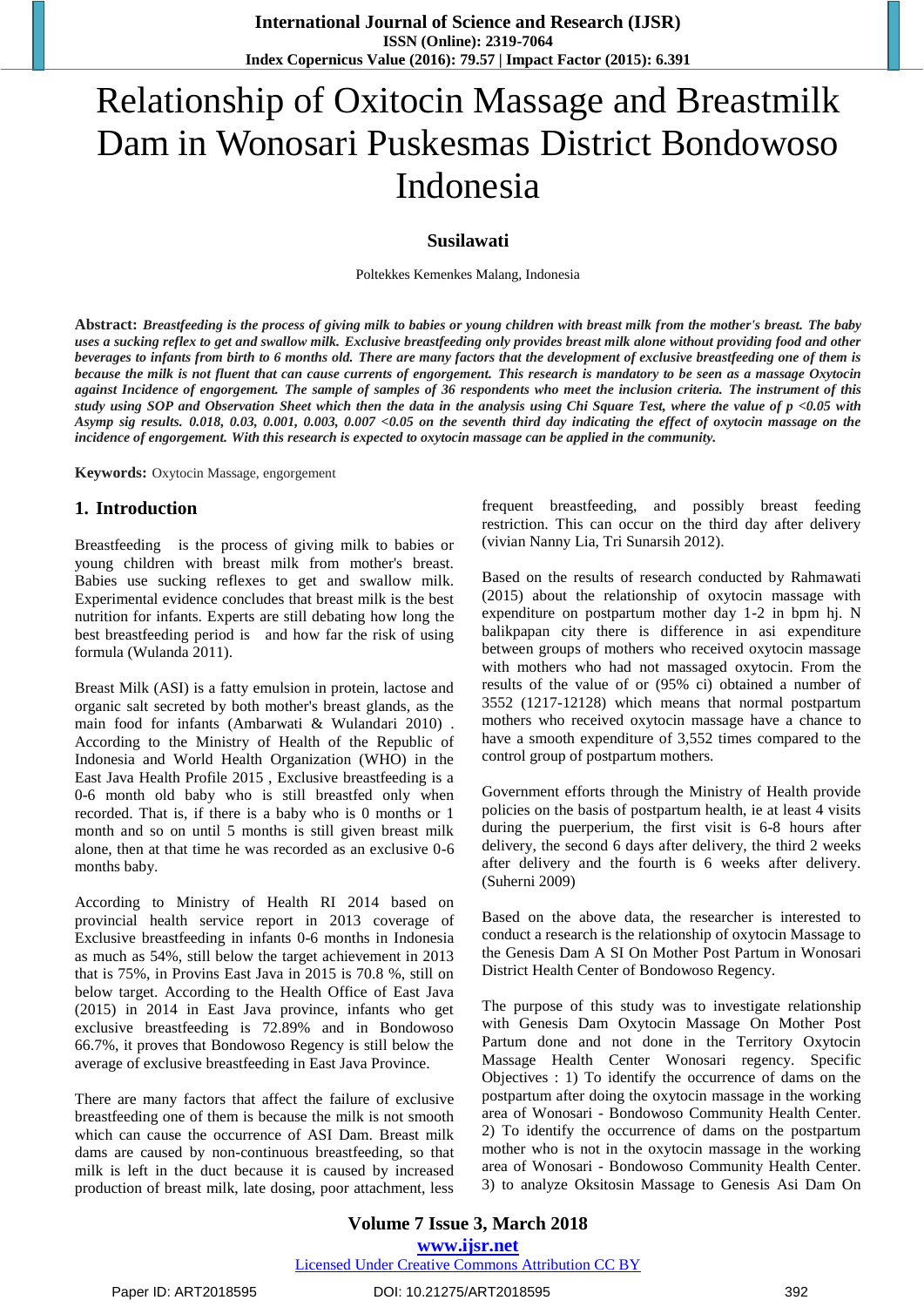Post Partum Mother in Area Wonosari Puskesmas Bondowoso District.

## **2. Methods**

The research to be conducted is an experimental research that aims to determine whether or not the effect of oxytocin massage on the occurrence of dam ation using experimental quasy research design . In this design grouping of sample members in the experimental and control groups was not done randomly or randomly (Notoatmodjo 2010) .

The population in this study is a subject that meets the criteria which have been assigned k, affordable population is the population that meet the criteria and can usually be reached by researchers from the group (Nursalam, 2009). In this study population is 40 post partum mothers in April - May 2017 in the area of Wonosari Puskesmas Bondowoso District.

The sample size used in this research is based on the solvin formula, the number of samples used based on the calculation above 36 samples, divided into 2 ie 18 samples of treatment group and 18 samples as control group. Selection of sample by using proposive sample Namely sampling based on certain considerations such as the nature the nature of the population or characteristics already in the know before. (Notoatmodjo 2010)

Variable in this research is independent and dependent variable. The independent variable is the postpartum mother who performed the oxytocin massage and which is not in the oxytocin massage , and the dependent variable is the incidence of the milk dam .

This research was conducted in the area of Wonosari Puskesmas Bondowoso District, the time of research conducted approximately for 1 month (30 days). Starting April 15 - May 15, 2017.

Data collection in this research is started with request permission from researcher to collect data from health center

Wonosari, then researcher approach to respondent to get statement become respondent, researcher explain the purpose and intention of research and if prospective responder willing then is asked to sign statement to be respondents. Researcher assisted by enumerator do massage of oxytocin at mother and taught to the nearest family how to do massage of oxytocin conducted for 10 days , then researcher do observation to respondent by using observation sheet and SOP then collected data processed and tabulated.

Data analysis to know the difference of ASI Dam incidence in post partum mother from each treatment group and control group using Chi Square test. in this decision-maker can be based on two things, namely comparing the value of Asymp. Sig with critical limit that is 0,05 or can by comparing between chi square count with chi square table. See the value of Asymp. Sig: 1) If the value of Asymp. Sig  $\leq$ 0.05, then there is a significant influence . 2) If the value of Asymp. Sig> 0.05, then there is no signicant influence. Comparison between the groups can describe which treatment can reduce the risk of breast milk incidence.

The results of data collection then di though to determine the difference of breast dam occurrence in post partum mother performed and not done Massage Oxytocin.

# **3. Result**

This study was conducted on post partum mothers from day 1 to 10, from observation in post partum mothers for 10 days conducted by comparing control group and treatment group observed for 10 consecutive days, on April 15 2017 to 15 May 2017 in the area of Wonosari Puskesmas Bondowoso District in 2017. The number of respondents as many as 36 people who meet the inclusion and exclusion criteria. And divided into two namely 18 respondents treatment group and 18 respondents control group

**a) Identify the incidence of breast milk dam in post partum mum conducted by oxytocin massage at Wonosari Health Center Area in 2017.**



**Graph 1:** The occurrence of dams on post partum mothers is done by oxytocin massage *Source: Primary Data, 2017*

The graph above explains that the incidence of breast milk dam on post partum mother conducted by oxytocin massage

**Volume 7 Issue 3, March 2018**

**[www.ijsr.net](file:///D:\IJSR%20Website\www.ijsr.net)**

[Licensed Under Creative Commons Attribution CC BY](http://creativecommons.org/licenses/by/4.0/)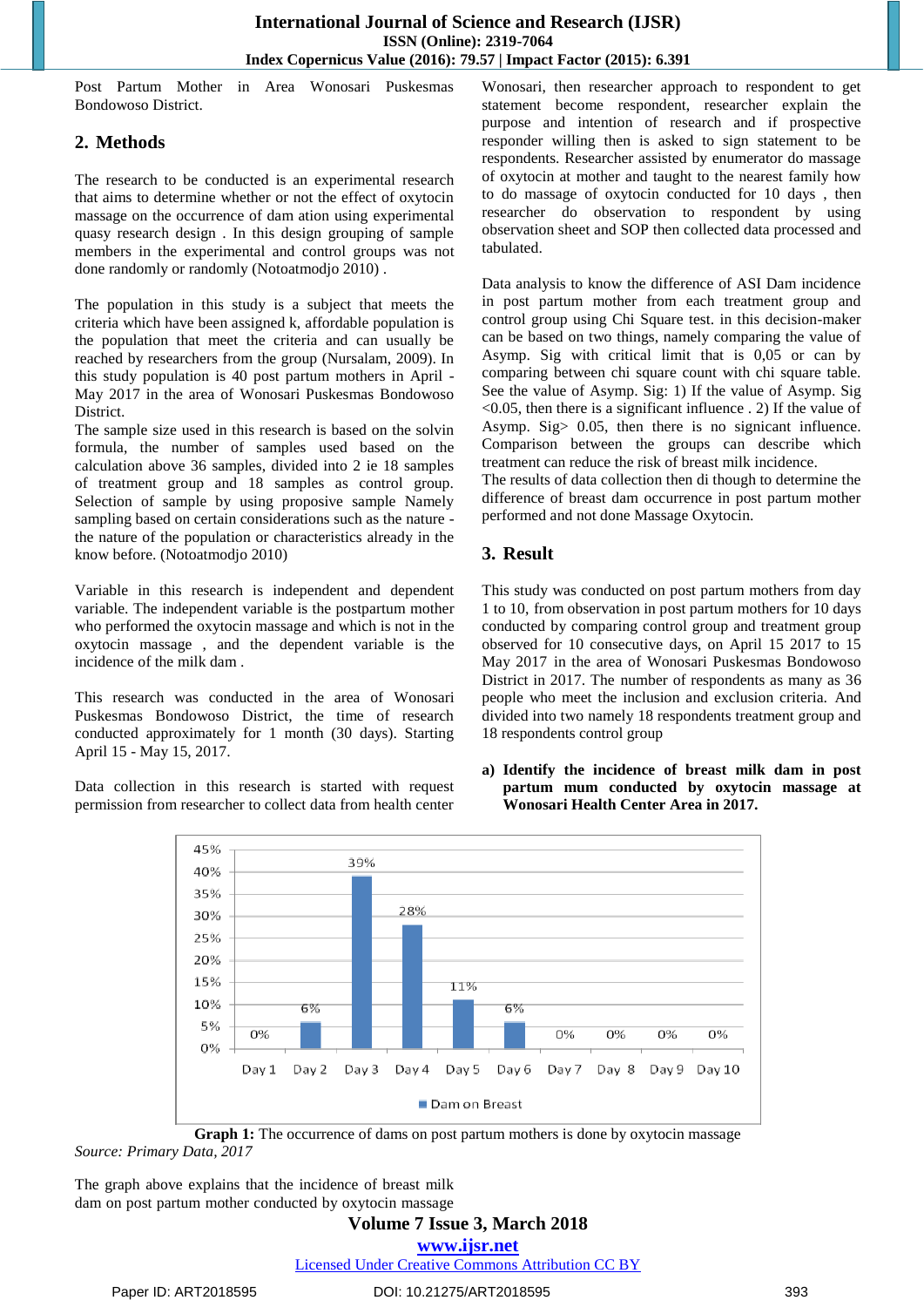started on the second day, the highest happened on the third day that is 39% and gradually decreased and disappeared on the sixth day.

**b) Identify the incidence of breast milk dam in post partum mothers who did not do the oxytocin massage in the area of Wonosari Health Center in 2017.**



**Graph 2:** The incidence of dams on post partum mothers is not done by oxytocin massage *Source: Primary Data, 2017*

The graph above explains that the incidence of breast milk dam on post partum mothers who did not do the massage of oxytocin began to occur on the second day of the highest occurred on days three and four that is 78% gradually fell and disappeared on day nine .

#### **c) Data analysis**





*Source: Primary Data, 2017*

The graph above consisted of 36 respondents divided into treatment group and control group, showed that the incidence of breast milk dam in post partum mother who did the massage of oxytocin began to have respondents who suffered the dam of milk on the second day most on day 3 that is 39% and gradually decreased on the fourth day and ended on the sixth day , while in the control group, the incidence of milk dam began to occur on the second day as much as 56% mostly occurred on days 3 and 4 that is 78% and gradually decreased and ended on the ninth day.

After the statistical test Chi square using SPSS 16 with level segnifikasi 0:05 in to the price of chi square on the first day and the second day there is no influence the price of chisquare is 0.74> 0.05, then on day three to seven found influence segnifikan at a price of chi square is third day 0.03 <0.05, the fourth day 0.03 <0.05, the fifth day 0.001 <0.05, the sixth day  $0.003 \le 0.05$  and the seventh day  $0.007 \le 0.05$ and then on the eighth day until the tenth day there is no significant influence with the chi square price of the eighth day  $0.07$  >  $0.05$ , the ninth and tenth day  $0.31$  >  $0.05$ . this proves an influential oxytocin massage from the third day to the seventh day, so Ho is rejected and Ha is received. This means that there is an effect of oxytocin massage on the incidence of breast milk dam.

## **Volume 7 Issue 3, March 2018 [www.ijsr.net](file:///D:\IJSR%20Website\www.ijsr.net)** [Licensed Under Creative Commons Attribution CC BY](http://creativecommons.org/licenses/by/4.0/)

Paper ID: ART2018595 DOI: 10.21275/ART2018595 394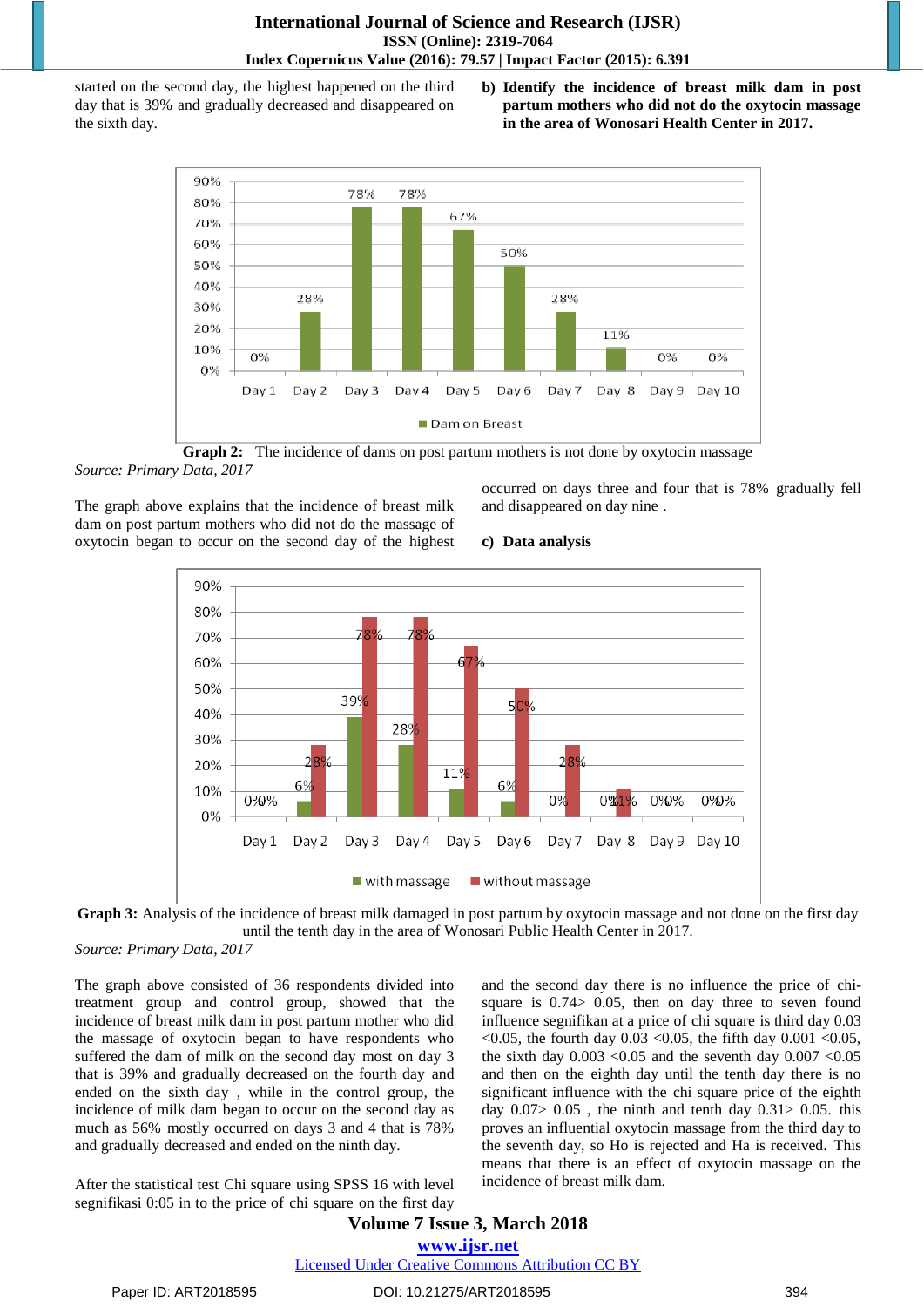#### **4. Discussion**

#### **Identify the incidence of breast milk dam in post partum mother by oxytocin massage**

The result of the research on graph 4.1 shows that from 18 respondents of post partum mothers who did the average oxytocin massage experienced a milk dam on the second day until the fourth day , on the first day there were no respondents who suffered from breast milk dam. the milk dam began to occur on the second day of the highest 6% occurred on the third day that is 39% Then on the fourth day began to decline and ended on the sixth day, on the seventh to the tenth day there are no respondents who suffered dam milk.

This is due to the oxytocin massage that has been applied to the mother during the puerperium. The oxytocin massage itself is a massage along the spine (vertebrae) and is an attempt to stimulate the hormone oxytocin after delivery (Biancuzzo, 2003; Indiyani, 2006; Yohmi & Roesli, 2009 in Mukhodim et al., 2015)

This oxytocin massage can trigger the body to produce oxytocin which is known to facilitate the release of breast milk. According Rahayu ( 2016) oxytocin massage is a back massage on the mother's back to increase the expenditure of the hormone oxytocin. Meanwhile, according to Sloane (2003) the hormone oxytocin can stimulate the mioepitel cells around the mammary gland alveoli that can cause the release of breastmilk from mamae glands to become smooth.

In addition Anderson PO 2002 in Wiliam 2016 also suggests the same thing that when sensory nerve stimuli occur Afferent impulse is delivered to the hypothalamus, initiating the release of oxytocin from the posterior pituitary , the hormone oxytocin will function and the alveoli cells in the breast gland can contract well. With the occurrence of contractions that ultimately can make the milk out.

This is in accordance with the theory put forward by Monika ( 2014) that other than member comfort in the mother, oxytocin massage can reduce breast engorgement and reduce breast milk blockage. So, by doing a massage of oxytocin in the puerperium, will be able to reduce and even prevent the incidence of breast dam. Other results also show that there is an effect of oxytocin massage on breast milk expenditure. Breastfeeding in the oxytocin massage intervention group was faster than the control group with no oxytocin massage. so it can be concluded that oxytocin massage can accelerate the expenditure of breast milk.

The oxytocin massage alone does not only have that benefit. Besides, it can reduce the incidence of breast milk dam in the postpartum because the hormone oxytocin produced, can also speed up the involution process. Besides menururt Rahayu ( 2016) oxytocin massage can provide comfort in the puerperium, make the mother feel relaxed, and maintain the production of oxytocin.

Of the various benefits derived from this oxytocin massage, it can be concluded that the oxytocin massage is very useful to be done on postpartum mother. In addition, this oxytocin massage is easy and can be done at home with her husband.

#### **Identify the occurrence of dam dam on mother of post partum which is not done by oxytocin massage**

The results of research that has been depicted in chart 4. 2 show, from 18 respondents who do not massage the oxytocin starts to happen breastmilk dams on day two as much as 28% and a peak on the third day and the fourth day that 78% had breastfed dam. Then fade down on the fifth day until the tenth.

This is a physiological event, because during the postpartum the body will have a phase of lactogenesis II in which massive milk production can trigger the occurrence of breast milk dam. This has been suggested by Wulanda ( 2011) at the time of birth placenta, the body is experiencing sudden drops of the hormone progesterone, estrogen and HPL, but the prolactin hormone remains high. This can lead to a massive milk production called Lactogenesis II.

According to Perinasia ( 2013) Estrogen and progesterone levels will decrease during the second or third postpartum, so the influence of prolactin is more dominant and at this time began to occur ASI secretion. Massive milk production that occurs during the puerperium, can trigger a breast milk dam if breast milk is not issued regularly. According to (Wiknjosastro 2002) Breastfeeding Dam may occur on 3-4 days post partum . If milk production goes smoothly, but there is no effort of breast emptying, and breast care, breast milk dam may occur. Similarly, if the baby wants to breastfeed, but the mother does not understand how to breastfeed and the correct breastfeeding position will cause a breast dam.

In addition, the milk dams occurring in the puerile mother are also influenced by several other factors as proposed by Sulasih (2015) the level of knowledge about how milk production also affects milk production, the factors that encourage and inhibit the education, occupation, age, environment and social culture. K urangnya knowledge mother in breastfeeding infants can cause the mother did not give breast milk to the baby regularly, poor feeding position so that the baby does not suckle maximum and is unable to vacate the ampulla maximum, baby suckle inadequate and milk production that exceeds the needs of infants causing buildup / static breast milk in the breast.

Breast milk in the natural puerperal mother is a physiological thing occurs during the puerperium and in accordance with existing theories. However, this will add to the discomfort of Mom to pass her childbirth. There is also a mother who stopped breastfeeding her baby because of this discomfort, so the baby is not breastfed and formula milked, so the Government program on exclusive breastfeeding can not be achieved. Therefore, to reduce and prevent the occurrence of milk dam that if left will cause further complications such as Mastitis and Breast abscess, it is necessary to do an intervention called oxytocin massage.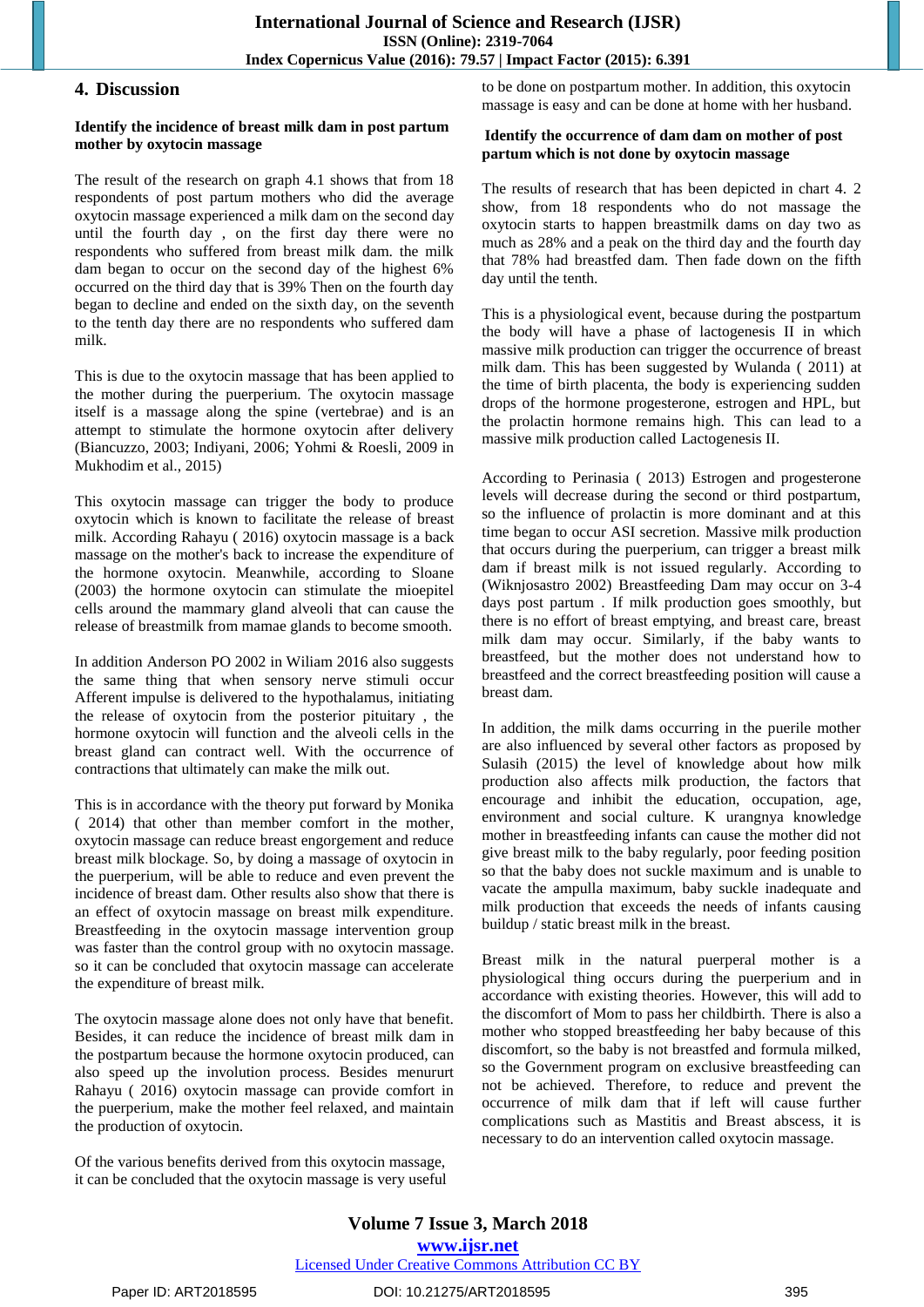#### **Analyzing the Effect of Oxytocin Massage on the incidence of milk dams on Post Partum mothers**

The results showed that there was a significant difference between the oxytocin massage and the oxytocin massage did not do this, as seen from the comparison between the respondents who did the oxytocin massage and which did not do the oxytocin massage, that is, the number of respondents who did not do massage oxytocin experienced 78% of the milk dam on the third and fourth day, as well as the ASI dam started on the second day until the eighth day with the duration of the milk dams two to five days with an average experience for 3 days while the respondents who did the massage oxytocin suffered a 39% milk dam on the third day, began to have a milk dam on the second day until the sixth day with the duration of a breast dam that is one to three days. This provides an understanding that the incidence of breast milk dam in post partum mother in Wonosari puskesmas area in 2017 can be prevented / minimized by oxytocin massage.

It is also supported by the results of statistical test data analysis chi square using SPSS 16 application with segnifikasi level 0.05 in can chi square price , there influence on third to seventh day there is significant influence with chi square price ie third day  $0.018$  <0.05, fourth day  $0.03$  < 0.05, fifth day  $0.001$  < 0.05, the sixth day  $0.003$  <0.05 and the seventh day  $0.007$  <0.05. This proves an influential oxytocin massage from the third day to the seventh day, so Ho is rejected and Ha is received. This means that there is an effect of oxytocin massage on the incidence of breast milk dam.

Oxytocin massage itself is very easy to be done by anyone, husband or family can do a massage with oxytocin in b i mbing first. The massage of oxytocin is a massage along the spine (vertebrae*)* to the fifth-sixth costae bone and is an attempt to stimulate the hormone prolactin and oxytocin after delivery. This massage works to increase the hormone oxytocin that can calm the mother, so the milk was out . (Biancuzzo, 2003; Indiyani, 2006; Yohmi & Roesli, 2009 in Mukhodim et al., 2015).

As the theory put forward by (Nungraheni 2017) maternal factors that are problematic in breastfeeding are breastfeeding, this issue of breastfeeding is affected by decreased stimulation of the hormone oxytocin, whereas physical and psychological changes can affect the lactation process. Therefore, in order for the lactation process to be smoothly can be intervened massage oxytocin . This is one solution to overcome the ASI Dam.

Breastfeeding dam occurs on the second or third day of massive milk production that occurs during the puerperium, this is caused by the decrease in estrogen and postpartum progesterone, so that the influence of prolactin is more dominant and at this time began to occur ASI secretion. (Perinasia , 2013) Breastfeeding occurs what happens when a lot of breastfeeding but breast milk is not released regularly, causing the milk channel to get blocked. If milk production is smooth, but there is no attempt at breast implants, and breast care, breast milk dam may occur. Similarly, if the baby wants to breastfeed, but the mother does not understand how to breastfeed and the correct breastfeeding position will cause a breast dam.

With the oxytocin massage the production of oxytocin hormone increases so it can help the process of milk expenditure. In addition, the process of Breastfeeding Expenditure becomes more smoothly and can prevent the occurrence of blockage / dam US I so the obstacle in getting u can be solved well . Back massage is done to stimulate the oxytocin reflex to help the mother psychologically, builds mother's confidence, as an effort to reduce pain or anxiety and help the mother to get positive thoughts on her baby (Lestari A et al, 2013). Massage or stimulation of the spine, the neurotransmitter will stimulate the medulla oblongata that directly sends messages to the hypothalamus in the posterior pituitary to release oxytocin so that the breasts release milk (Wickramasinghe SC (2012) in Hadianti (2016) .According to the Ummah (2014) study in Hadianti (2016), mentions that the average normal postcasalmic mother given the oxytocin massage is quicker to remove breast milk (6.21 hours) than those without the oxytocin massage (8.93 hours).

Massage of oxytocin may also provide a sense of comfort in the mother, and a sense of calm, so that his sense of worries to be reduced and can improve the process of milk production. In accordance with the theory put forward by (Nungraheni 2017) the workings of the hormone oxytocin is influenced by psychological conditions, therefore the preparation of postpartum mothers is an important factor that can affect the success of breastfeeding, stress, excessive worry, unhappiness is instrumental in the success of breastfeeding. If the milk production process is running smoothly then the milk production will then become more fluent and the mother can continue the process of breastfeeding well so that exclusive breastfeeding program is achieved.

# **5. Conclusion**

Based on the results of research and discussion about the effect of oxytocin massage on the incidence of breast milk dam on the mother of Post partum in Wonosari - Bondowoso Public Health Center can be concluded:

- 1) The incidence of breast milk dam in post partum mother in doing the massage of oxytocin happened on the third day gradually decreased on the fifth day and on the sixth day there were no respondents who suffered the milk dam.
- 2) The incidence of breast milk damages in normal post partum mothers occurs on the third and fourth days and decreases on the fifth day gradually decreases until the tenth day.
- 3) There is a significant difference between respondents in oxytocin massage and no oxytocin massage is the number of respondents not in massage more and longer to experience breast dam than do the massage of oxytocin in Postpartum mother in Wonosari Bondowoso health center.

**Volume 7 Issue 3, March 2018 [www.ijsr.net](file:///D:\IJSR%20Website\www.ijsr.net)** [Licensed Under Creative Commons Attribution CC BY](http://creativecommons.org/licenses/by/4.0/)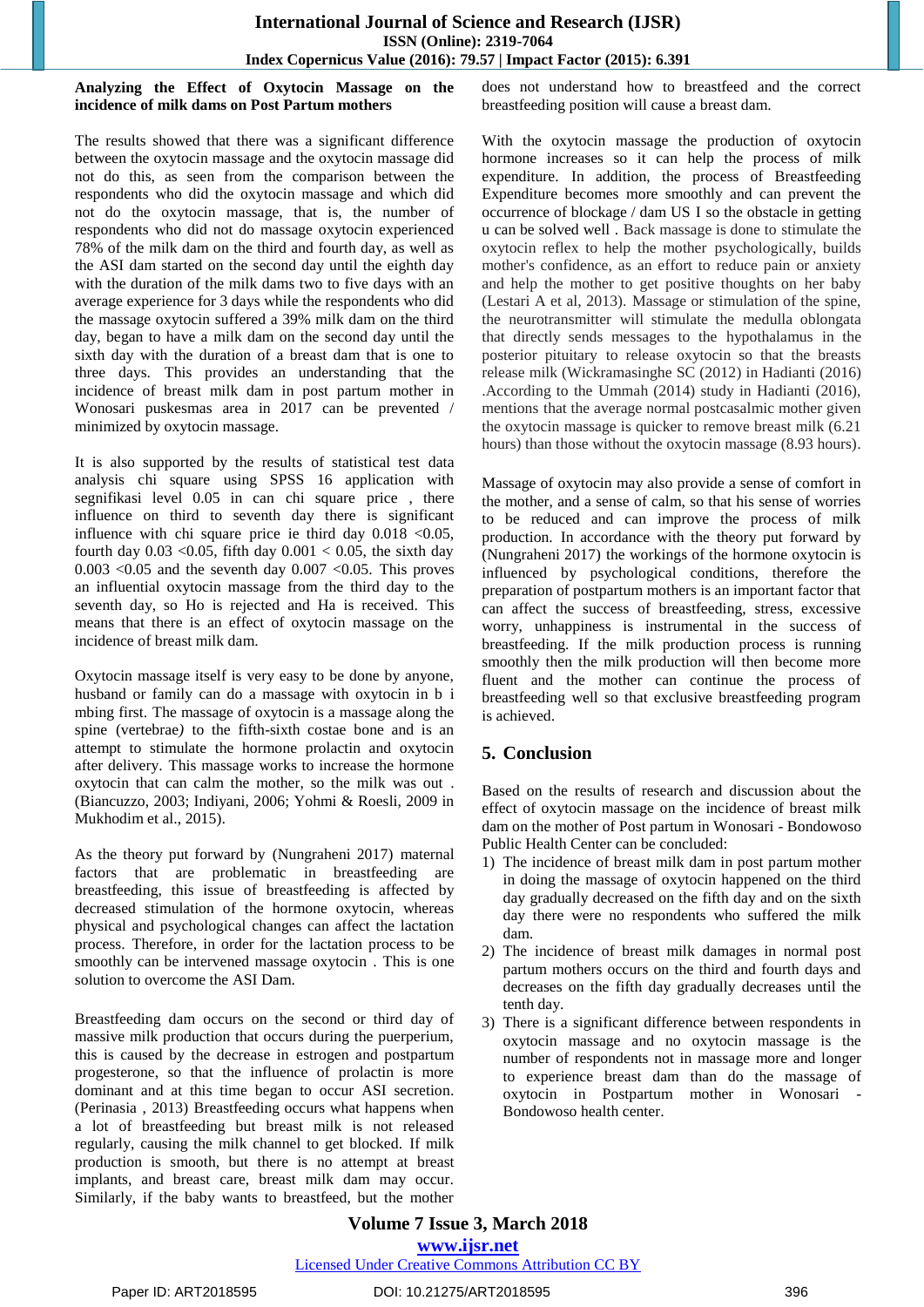#### **6. Suggestion**

1) For Health Workers

It is expected to be an effort to prevent and overcome the problem of ASI dams and to increase the achievement of government programs exclusive breastfeeding by addressing the problems that cause A failure of the former exclusive breastfeeding.

2) For the next researcher

It is expected that the next researcher can develop this research with more number of respondent and frequency of oxytocin massage.

3) For respondents

In expecting respondents medapat oksitosin massage conducted by the closest husband / family , and inform the public that the massage can be applied to oxytocin in post partum mother to prevent the incidence of breast dam.

4) For the Health Office

Expected to be an effort to improve the achievement of the government program exclusive breastfeeding to solve the problem - the problem that caused the failure of exclusive breastfeeding especially ASI Dam .

## **References**

- [1] Ambarwati, eni ratna & Wulandari, D., 2010. *Asuhan Kebidanan Masa Nifas*, Yogyakarta: mitra cendekia.
- [2] Jatim, D., 2015. *profil kesehatan provinsi jawa timur 2015*, surabaya: DINKES JATIM.
- [3] Monika, F.B., 2014. *Buku pintar ASI dan Menyusui*, Jakarta selatan: Noura Book.
- [4] Notoatmodjo, soekidjo, 2010. *metodologi penelitian kesehatan*, jakarta: rineka cipta.
- [5] Nungraheni, 2017. Metode SPEOS ( Stimulasi Pijat Endorpin, Oksitosin dan Sugestif) dapat Meningkatkan Produksi ASI dan Peningkatan Berat Badan Bayi. *Jurnal Kesehatan Poltekkes Tanjungkaraya*.
- [6] Perinasia, 2013. *Bahan Bacaan Menejemen Laktasi cetakan 7*, Jakarta: Perinasia.
- [7] Rahayu, A.P., 2016. *Panduan Praktikum Keperawatan Maternitas*, Yogyakarta: Deepublish.
- [8] Rahmawati, E., 2015. HUBUNGAN PIJAT OKSITOSIN DENGAN PENGELUARAN ASI PADA IBU POSTPARTUM HARI 1-2 DI BPM Hj . NL KOTA BALIKPAPAN. , III(8), pp.388–394.
- [9] RI, K., 2014. Info DATIN situasi dan Analisis Asi Eksklusif.
- [10]Sloane, E., 2003. *Anatomi dan Fisiologi untuk Pemula*, Jakarta: EGC.
- [11]Suherni, 2009. *perawatan masa nifas*, yogyakarta: fitramaya.
- [12]Vivian Nanny Lia , Tri Sunarsih, D., 2012. *Asuhan Kebidanan Pada Ibu Nifas*, jakarta: salemba Medika.
- [13]Wiknjosastro, 2002. *Ilmu Kebidanan*, Jakarta: Yayasan Bina Pustaka Sarworno Prawirohardjo.
- [14]Wulanda, A.F., 2011. *Biologi Reproduksi*, jakarta: Salemba Medika.

### **Volume 7 Issue 3, March 2018 [www.ijsr.net](file:///D:\IJSR%20Website\www.ijsr.net)**

[Licensed Under Creative Commons Attribution CC BY](http://creativecommons.org/licenses/by/4.0/)

#### Paper ID: ART2018595 DOI: 10.21275/ART2018595 397